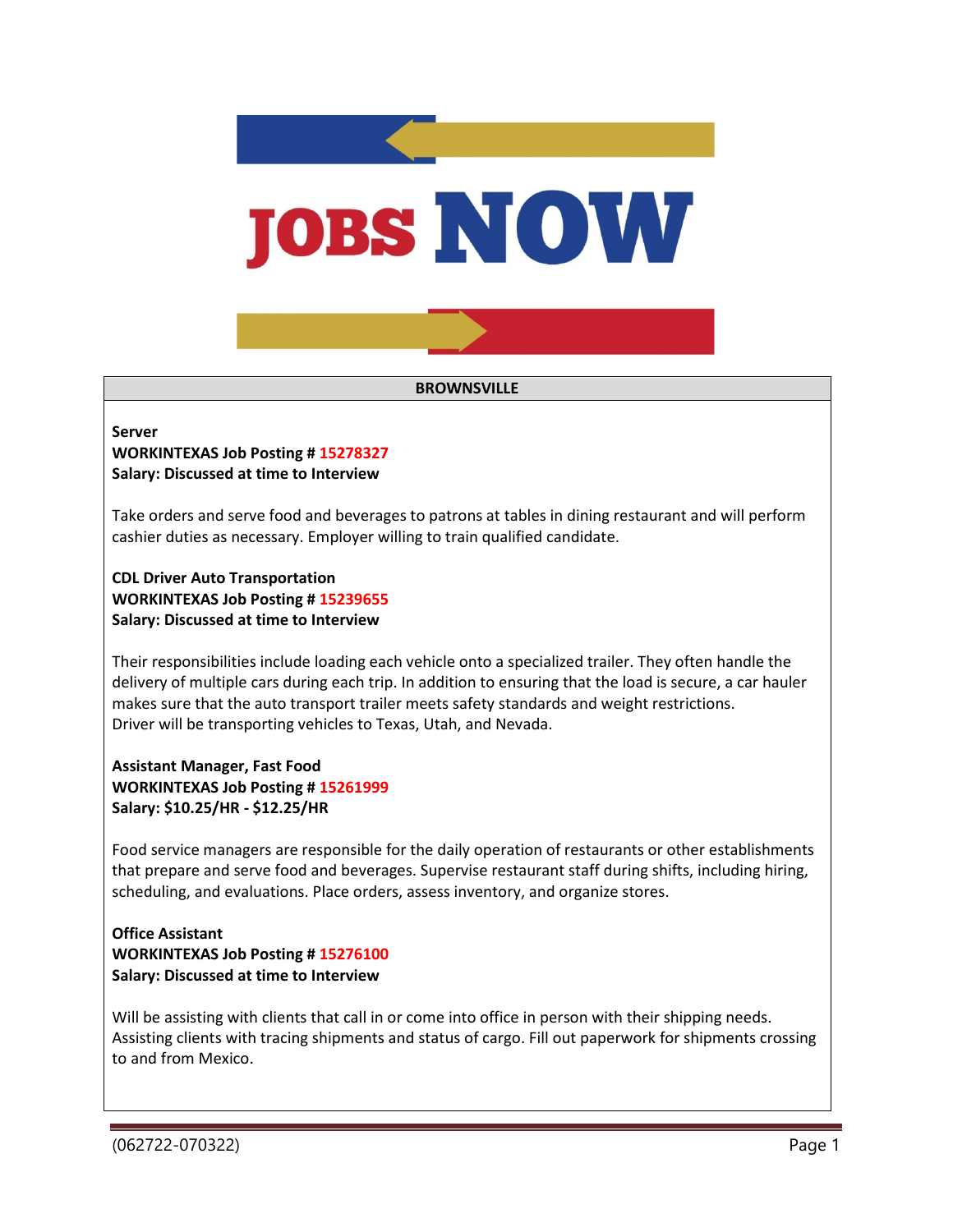#### **BROWNSVILLE**

### **Welder WORKINTEXAS Job Posting # 15275683 Salary: Discussed at time to Interview**

Welding and repairing trash container dumpsters, replacing hinges and lids and other assigned duties. Make minor mechanical repairs to dumpsters.

#### **HARLINGEN**

# **Accounts Payable Clerk WORKINTEXAS Job Posting # 15342449 Salary: Based on Experience**

Managing general ledger journal entries and credit card and bank account reconciliation. Preparing accounts payable invoices. Handling payments in an organized and timely manner. Preparing and maintaining Excel spreadsheets. Performing internal credit card reconciliation when required. Preparing sales and use tax returns. Ensuring imaging of invoice supporting documents is timely and accurately performed. Assisting with audit support as necessary. Assisting in streamlining the accounts payable process. Working with account receivable clerk and others to resolve account issues when necessary. Handling expense reports.

# **Security Guard WORKINTEXAS Job Posting # 15267915 Salary: \$8.00/HR - \$10.00/HR**

Guard property against fire, theft, vandalism, and illegal entry: Periodically patrol buildings and grounds of work site. Examine doors, windows, and gates to determine that they are secure. Warn violators of rule infractions, such as loitering, smoking, or carrying forbidden articles, and apprehend or expel miscreants. Permit authorized persons to enter property. Register at watch stations to record time of inspection trips. Call police or fire department by telephone in case of fire or presence of unauthorized persons. Prepare & provide reports to supervisors as needed.

# **Sales Associate WORKINTEXAS Job Posting # 15137158 Salary: Based on Experience**

Greeting customers, responding to questions, improving engagement with merchandise and providing outstanding customer service. Operating cash registers, managing financial transactions, and balancing drawers. Achieving established goals. Directing customers to merchandise within the store. Increasing in store sales. Superior product knowledge. Maintaining an orderly appearance throughout the sales floor. Introducing promotions and opportunities to customers. Cross-selling products to increase purchase amounts.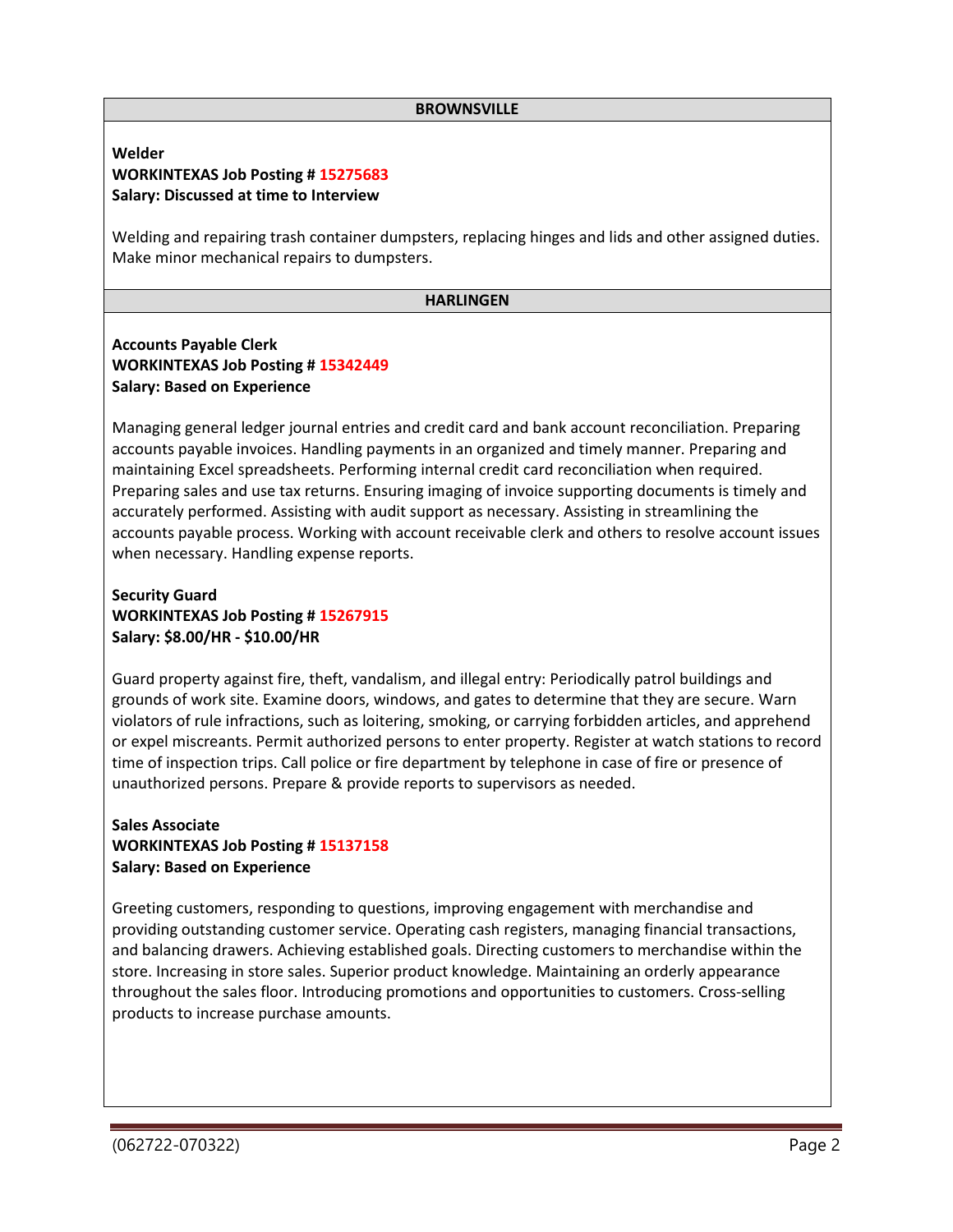#### **HARLINGEN**

### **Accountant WORKINTEXAS Job Posting # 15337903 Salary: \$14.00/HR - \$19.00/HR**

Prepare and examine accounting records, financial statements, taxes, and other financial reports. Develop and analyze reporting for business operations and budgets. Perform audits, ensuring adherence to standard requirements. Create new processes to improve financial efficiency. Report analysis and findings to management team.

### **Line Cook WORKINTEXAS Job Posting # 15278389 Salary: Based on Experience**

Ensure the preparation station and the kitchen is set up and stocked. Prepare simple components of each dish on the menu by chopping vegetables, cutting meat, and preparing sauces. Report to the executive chef and follow instructions. Make sure food preparation and storage areas meet health and safety standards. Clean prep areas and take care of leftovers. Stock inventory and supplies. Cook menu items with the support of the kitchen staff.

#### **LA FERIA**

# **Heavy Equipment Operator WORKINTEXAS Job Posting # 15355730 Salary: \$11.00/HR - \$12.00/HR**

Will be driving heavy machinery to mow canal banks and clear drain ditches. Operates and maintains light to heavy road construction equipment including motor graders, rollers, chip spreaders, loaders, backhoes and tractors to construct and maintain streets and drainage structures.

**Irrigation Technician WORKINTEXAS Job Posting # 14661607 Salary: \$12.00/HR - \$18.00/HR**

Properly and efficiently plans and installs irrigation systems. Performs system testing or troubleshooting to locate system failures or issues. Perform winterization when necessary. Sprinkler valve repair. Various leak repair within systems. Backflow knowledge.

## **Customer Service Representative WORKINTEXAS Job Posting # 14952563 Salary: Based on Experience**

Greeting customers in a friendly, professional manner using the suggested script. Answering telephonic and e-mail inquiries in a timely manner. Deferring queries to your line manager if you are unable to answer them. Assist Customer with Medical orders. Ensuring that your workspace remains tidy and that you are equipped with all relevant tools and resources.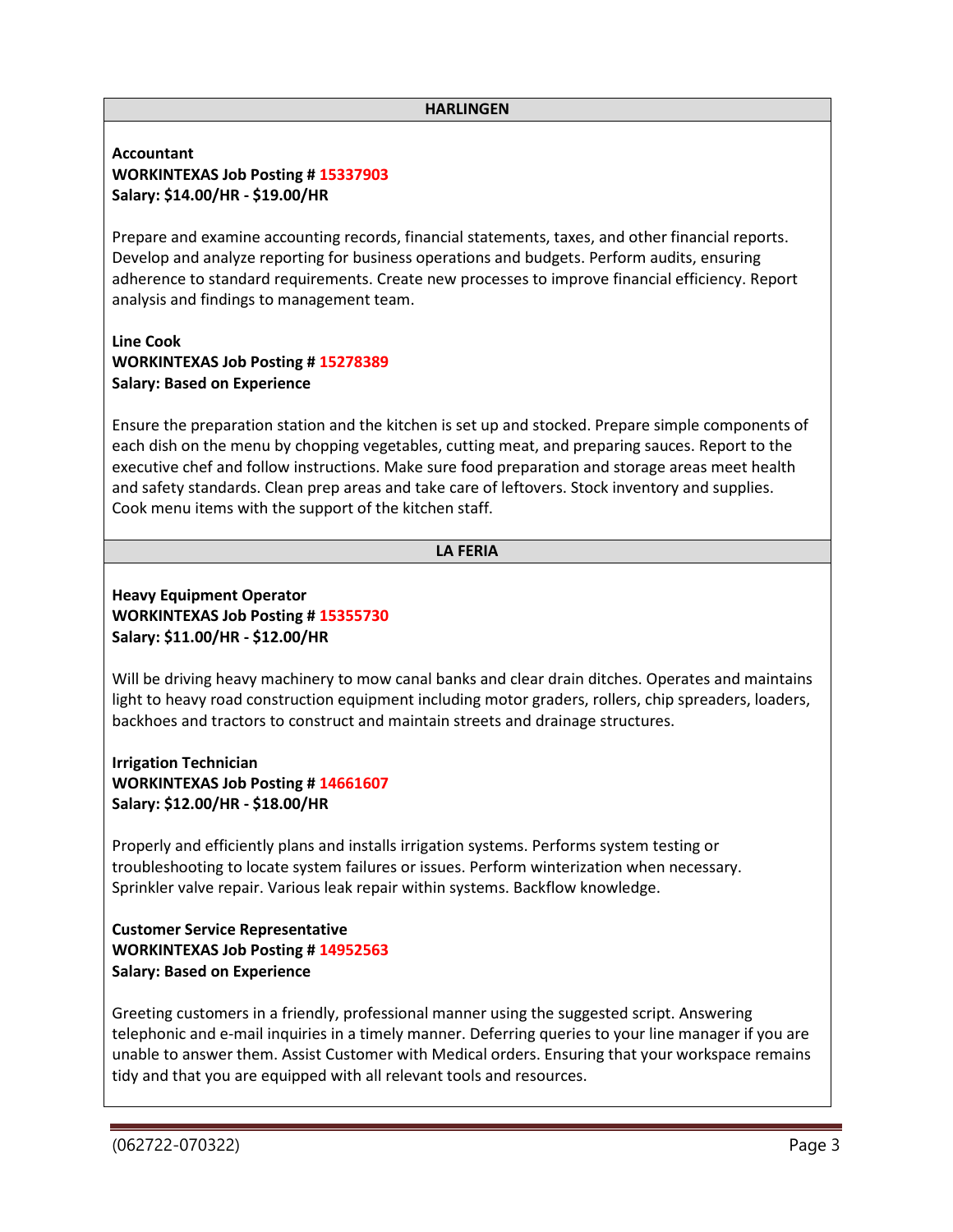## **Assistant Cook WORKINTEXAS Job Posting # 15202883 Salary: Based on Experience**

Prepare foods. Portion out prepared food. Put stock away and help with shopping if necessary. Clean the kitchen area (wash pots and pans, operate a dishwasher, clean worktables, shelves, sinks and refrigerators, clean and sanitize delivery equipment, remove trash and recycling, sweep and mop the floor). Maintain Health Department Standards during food preparation, storage and kitchen maintenance. Perform other duties as assigned by Kitchen Manager (Head Cook) or management.

# **Non-CDL Driver WORKINTEXAS Job Posting # 15360280 Salary: Based on Experience**

Inspect truck/trailer for defects for safe operation. Safely load building materials onto flatbed or boom truck and unload products at commercial & residential job sites. Deliver materials to assigned area as directed by the customer while prioritizing personal safety and the safety of those around you Maintain records required for compliance with State and Federal regulations. Must report all accidents involving driver or company equipment. Communicate professionally, both verbally and in writing. Stamina to lift heavy building materials up to 80 lbs. for load/unload. Excellent customer service skills and professional attitude.

### **LOS FRESNOS**

## **LVN/LPN WORKINTEXAS Job Posting # 15295820 Salary: Based on Experience**

Provides direct care to patients within discipline Scope of Practice and performs functions in accordance with current accepted practice, licensure, certification, credentialing, and granted privileges. Provides treatment of persons throughout the life span as appropriate to discipline and facility setting. May be expected to respond to and coordinate response to medical emergencies. Evaluates health care needs of residents and assists RN in the development of nursing care plans to meet those needs. Must adhere to practical nursing principles, procedures and techniques for appropriate patient care and take direction from registered nurses and onsite administrative personnel.

# **OTR Driver WORKINTEXAS Job Posting # 15067682 Salary: Based on Experience**

Seeking transporters to join the exciting world of the entertainment industry. We travel as a team across the USA providing top quality production services to famous artists. Your responsibility as a transporter is to safely transport our equipment to concert destinations while abiding by traffic laws.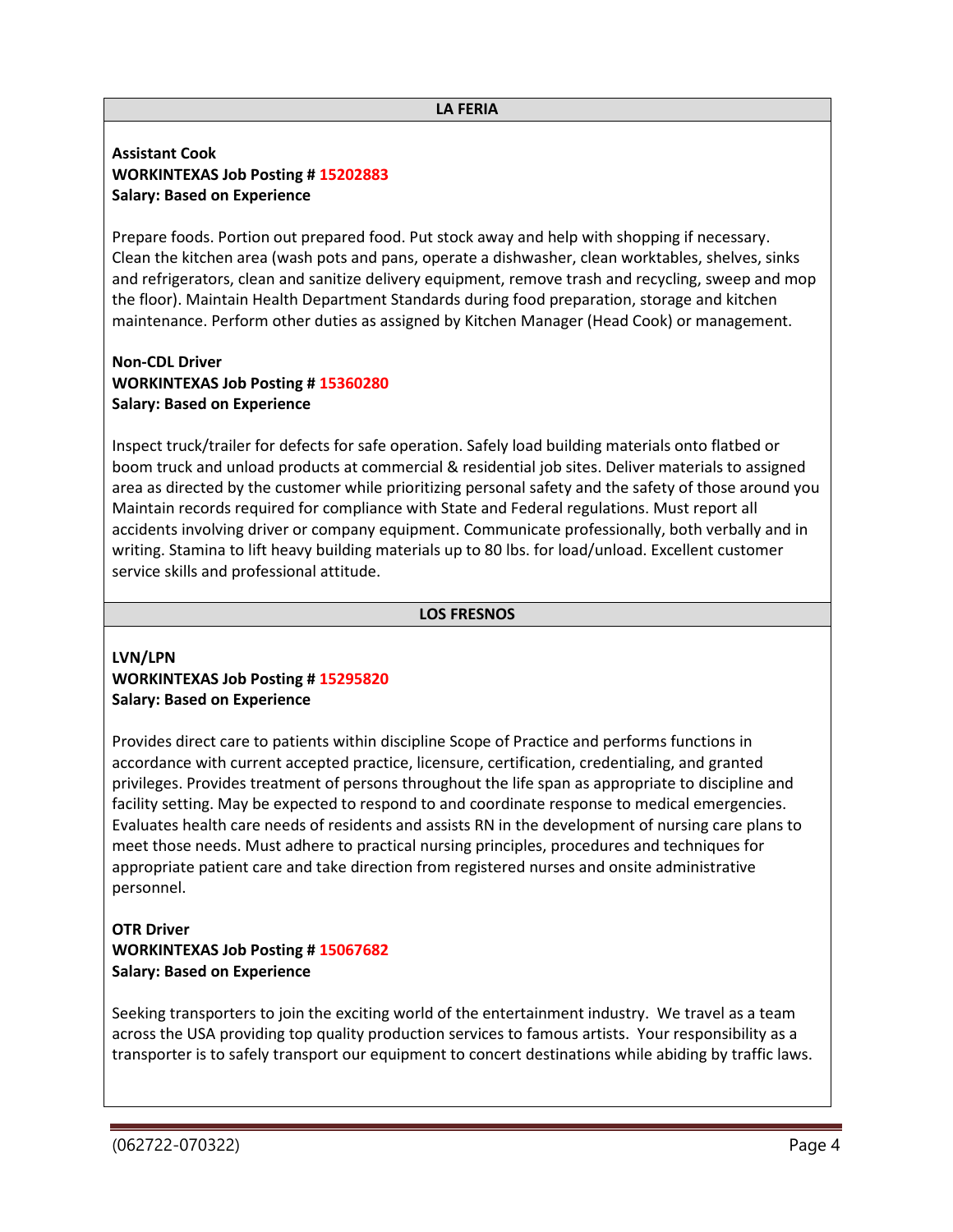## **Psychiatrist WORKINTEXAS Job Posting # 15296305 Salary: Based on Experience**

Provides direct care to patients within discipline Scope of Practice and performs functions in accordance with current accepted practice, licensure, certification, credentialing and or granted privileges. Provides treatment of persons throughout the life span as appropriate to discipline and facility setting. May be expected to respond to and or coordinate response to medical emergencies. Prescribes and monitors psychiatric medication treatment services including monitoring the side effects of medication and/or adverse reactions. Offers comprehensive psycho-educational information with each medication/somatic treatment regarding the patient's mental illness, emotional disturbance or behavior disorder, treatment goals, potential benefits and the risk of treatment, self-monitoring aids, and identifies support groups for therapeutic assistance.

# **Licensed Clinical Social Worker LCSW WORKINTEXAS Job Posting # 15295746 Salary: Based on Experience**

Responsible for the mental health assessment and evaluation of detainees and the referral to outside treatment facilities in those cases of extremely severe mental disturbance. Completes written evaluation reports on the mental health status of referred detainees. Provides counseling, psychotherapy, behavioral analysis, and substance abuse education, as required. Responsible for recognizing when problems of adjustment, and maladaptive behavior or other conditions interfere with successful treatment and for referring detainees with such problems to the mental health facility for intensive mental health care.

# **Operations Supervisor WORKINTEXAS Job Posting # 15254143 Salary: Based on Experience**

Organize and direct program goals and objectives; execute all activities toward the achievement of established goals and objectives; plan and direct program operations in fulfilling the goals and objectives. Practice effective organization, time management, and project management skills to ensure practical and efficient administration of program operations; ensure timely processing of administrative functions. Establish effective interpersonal skills to encourage positive cooperation in the workplace and increase team success through meaningful interactions with youth; advise instructional staff in developing effective communication skills with youth.

### **PORT ISABEL**

# **Packer WORKINTEXAS Job Posting # 15241876 Salary: \$10.00/HR**

Visual inspection of shrimp. Shrimp preparation butterfly shrimp, etc. Weighing packages. Stacking boxes. Packaging and wrapping.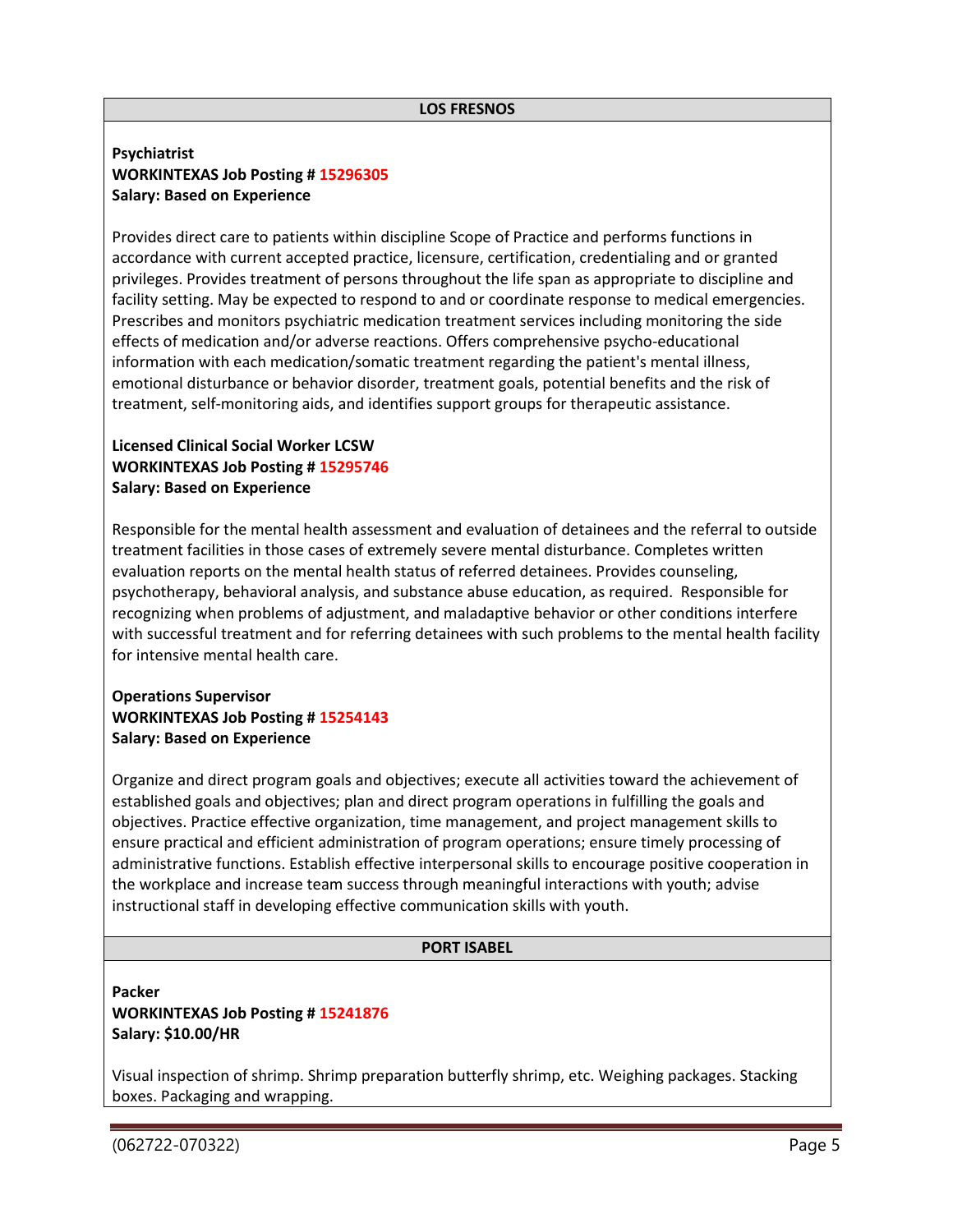#### **PORT ISABEL**

### **General Laborer WORKINTEXAS Job Posting # 15120057 Salary: Based on Experience**

Perform Tasks involving physical labor. Ability to operate power tools, (ex. air hammers, earth tampers, cement mixers, and a variety of other equipment tools). Load and unload construction materials. Prep Construction sites by cleaning obstacles and hazards. Have the ability to follow instructions from Supervisors.

## **Accounts Payable Clerk WORKINTEXAS Job Posting # 15112508 Salary: \$13.00/HR - \$15.00/HR**

Check and approve all Invoices for payment in QuickBooks. Enter all accounts payable invoices that are schedule to be paid into the system. Answer all vendor inquiries. Analyze vendor accounts and negotiate extended terms with vendors when cash is restricted. Print all accounts payable reports and maintain all accounts payable files. Assist with accounts receivable and special projects, as necessary.

# **Mobile Expert WORKINTEXAS Job Posting # 15216425 Salary: \$9.00/HR**

Responsible for delivering mobile solutions to customers in the field. Responsible for developing and maintaining strong relationships with clients, vendors and other stakeholders. Responsible for providing technical support services that enable our customers to make decisions about how they can use their devices. This includes designing, building, testing and supporting new mobile applications as well as managing customer needs through user experience management, data entry and reporting.

## **Journeyman Electrician WORKINTEXAS Job Posting # 15104336 Salary: \$12.60/HR - \$21.52/HR**

Carrying standard equipment and parts with you at all times. Commuting between the locations at which you will work. Performing inspections, conducting assessments, and liaising with clients to ascertain the issues that warrant attention. Choosing the most apt course of action in light of project constraints. Selecting, installing, and preserving the functionality of wires, plugs, panelboards, switchgear, switchboards, and similar. Setting up and maintaining electrical machines. Monitoring inventory to ensure an adequate stock. Logging time and resources spent on each task to calculate costs. Ensuring adherence to all relevant safety regulations. Providing professional, friendly, and prompt services.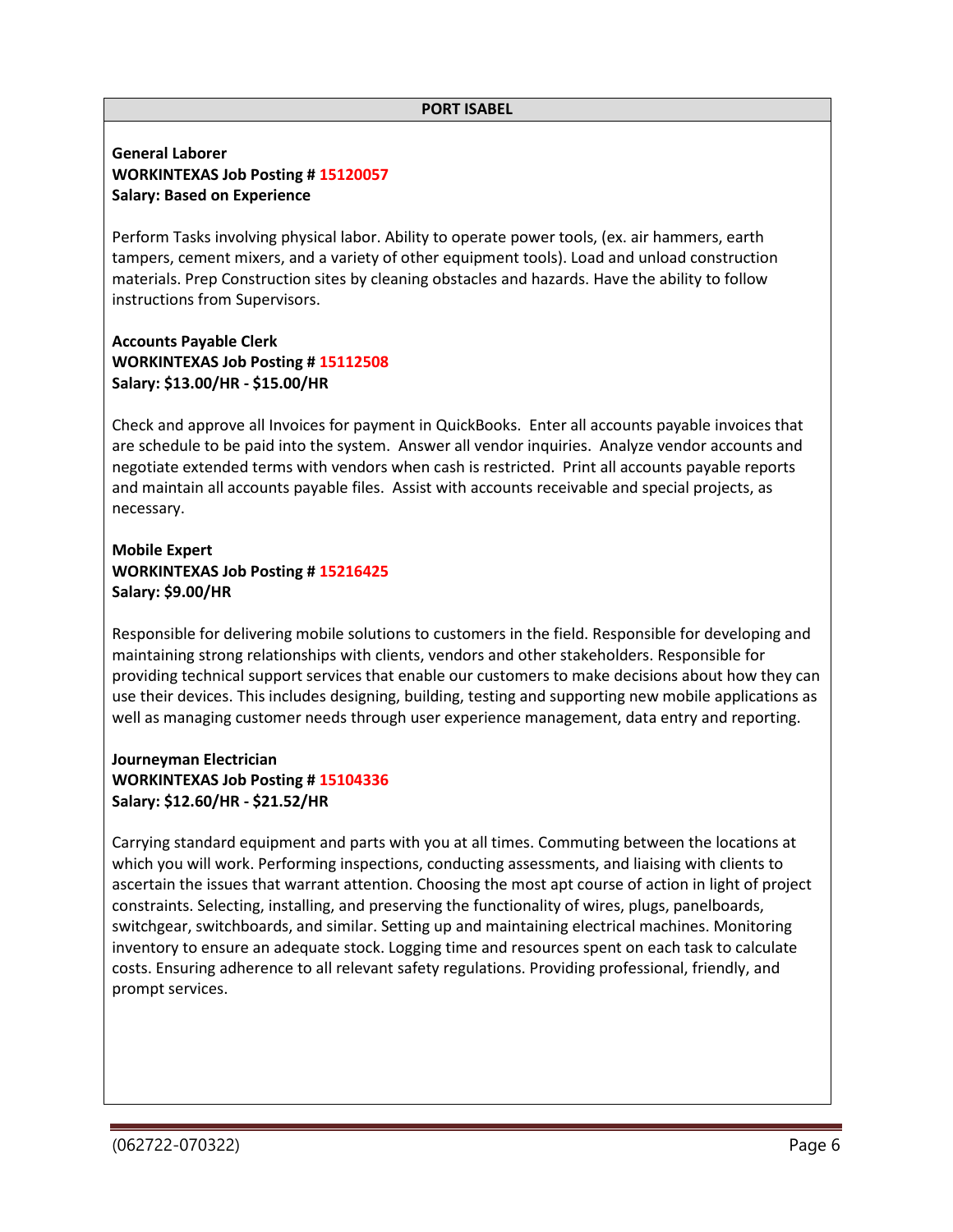## **Office Secretary WORKINTEXAS Job Posting # 15272983 Salary: Based on Experience**

Reporting to management and performing secretarial duties. Processing, typing, editing, and formatting reports and documents. Filing documents, as well as entering data and maintaining databases. Liaising with internal departments and communicating with the public. Directing internal and external calls, emails, and faxes to designated departments. Arranging and scheduling appointments, meetings, and events. Monitoring office supplies and ordering replacements. Assisting with copying, scanning, faxing, emailing, note-taking, and travel bookings. Preparing facilities and arranging refreshments for events, if required. Observing the best business practices and etiquette.

# **Diesel Mechanic WORKINTEXAS Job Posting # 15167399 Salary: Based on Experience**

Running diagnostic tests on vehicles. Analyzing diagnostic test results. Replacing vehicle engines, steering mechanisms, transmissions and braking systems. Checking vehicle lighting systems. Test-driving vehicles to gauge performance. Performing preventative maintenance on service trucks. Maintaining detailed records of serviced vehicles. Adhering to an inspection procedure checklist. Maintaining a parts inventory. Ensuring the cleanliness of the shop.

# **Maintenance Technician WORKINTEXAS Job Posting # 15134313 Salary: Based on Experience**

Inspect buildings, equipment, and systems to identify any issues. Repair faulty equipment units and damaged structures. Develop and implement preventative maintenance procedures. Manage heating and plumbing systems to guarantee functionality. Plan and schedule repairs. Conduct periodic quality checks on equipment and systems to ensure everything is up to standard. Perform general maintenance tasks including landscaping, painting, and carpentry. Help develop and implement the budget for the maintenance department. Maintain the inventory records for equipment and supplies.

# **Sales Account Executive WORKINTEXAS Job Posting # 15349276 Salary: Based on Experience**

Are you in search of a workplace that thrives on community connections through advertising? If so, we'd love to have you join our sales team! We need someone who understands the connection between marketing and sales and genuinely gets excited with each and every sale - big or small. Our Lamar office in San Benito, Texas is now hiring a new Account Executive (salary + commission) to help us bring innovative outdoor advertising campaigns to life for brands in Brownsville, TX and the surrounding areas.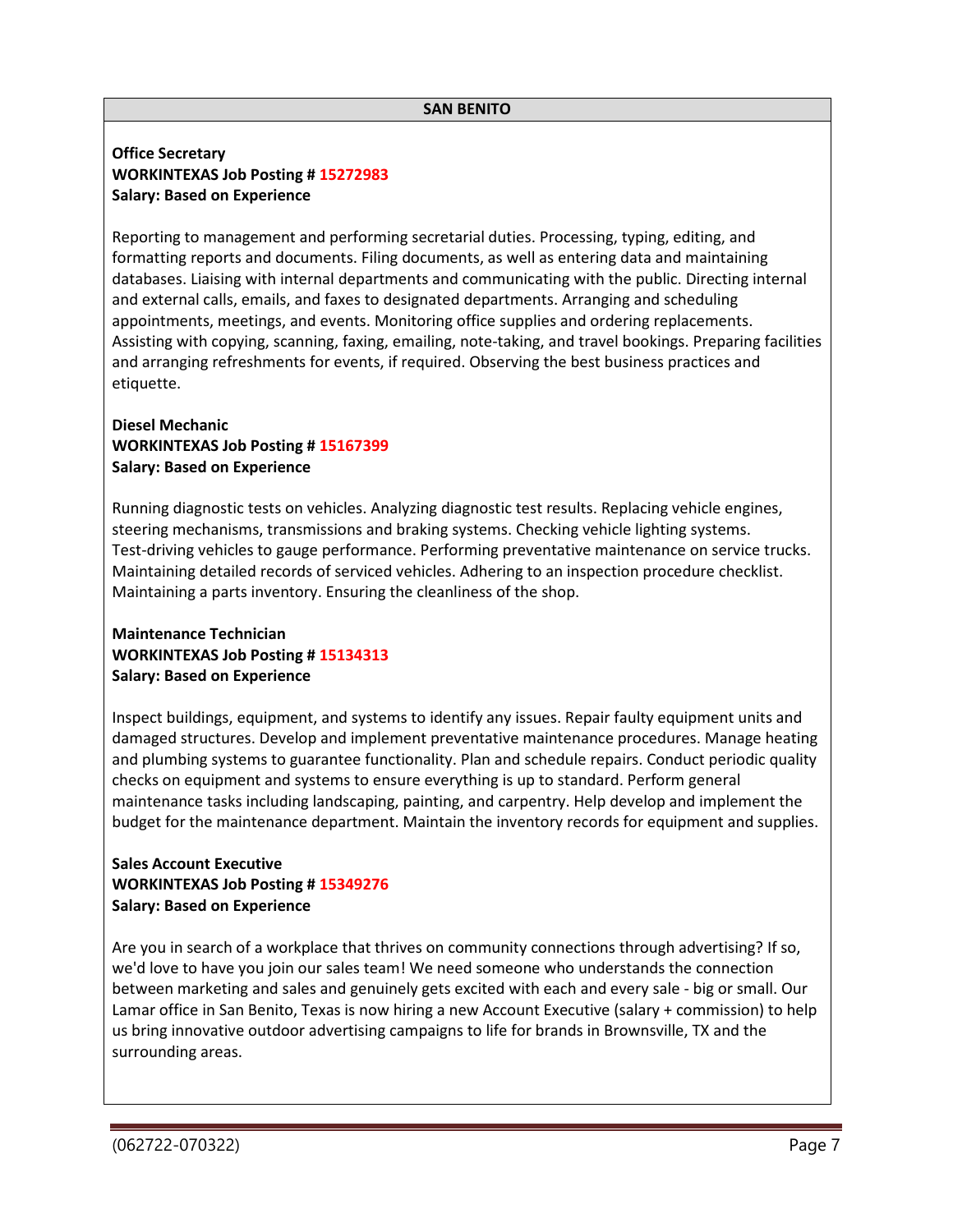### **SAN BENITO**

# **Personal Lines CSR WORKINTEXAS Job Posting # 15160918 Salary: Based on Experience**

Meet or exceed monthly policy sales targets. Ability to cross sell insurance related products. Ability to overcome sales objections and close over the phone. Day to day servicing, client relationship management. Managing established book of business. Accurately record all required information in the agency management system. Marketing with Insurance companies Ability to multitask in a fast-paced environment. Contribute ideas for making our company profitable.

## **SOUTH PADRE ISLAND**

# **HVAC Service Tech WORKINTEXAS Job Posting # 15181224 Salary: \$17.50/HR - \$31.50/HR**

Cleaning, adjusting and repairing HVAC systems, and performing warranty services. Troubleshooting defective HVAC systems and equipment to make diagnoses. Performing preventative maintenance by cleaning reheat coils and air handling units, and monitoring and calibrating air handling units. Improving air quality by cleaning ducts to optimize efficiency. Fixing, replacing and adjusting vents, and ductwork.

# **Installer WORKINTEXAS Job Posting # 15181294 Salary: \$13.50/HR - \$17.50/HR**

Assisting with the installation of HVAC systems on commercial and residential properties. Installing, maintaining, and repairing roof units for heating and air conditioning as well as the units inside residential and commercial buildings. Operating a variety of hand and power tools needed for HVAC installation. Cleaning and replacing air ducts. Following instructions for picking up and delivering parts, tools, materials, and supplies to and from the job site. Ensuring all tools, materials, and equipment are in good working order.

# **Hotel Front Desk Clerk WORKINTEXAS Job Posting # 15228638 Salary: \$9/HR - \$11/HR**

Accommodate hotel, motel, and resort patrons by registering and assigning rooms to guests, issuing room keys or cards, transmitting and receiving messages, keeping records of occupied rooms and guests' accounts, making and confirming reservations, and presenting statements to and collecting payments from guests. 3;00pm-11;00pm shift.